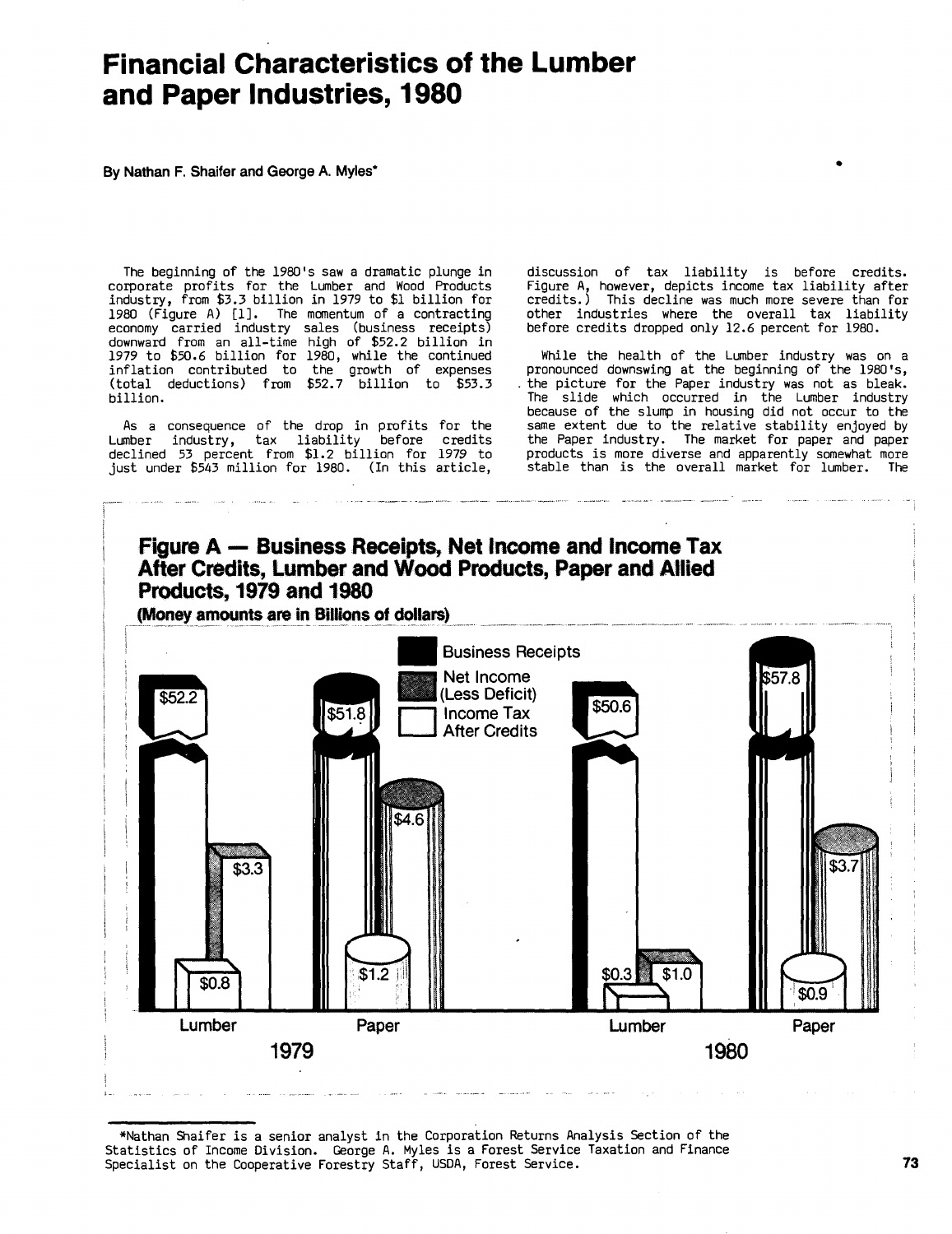profit rate as indicated **by** the ratio of net income (less deficit) to sales for the paper industry remained fairly high at **<sup>6</sup>** percent, down from **<sup>9</sup>** percent for **1979.** While expenses increased **13.6** percent for the F.aper industry from **50.7** billion to **57.6** billion, sales rose.only <sup>12</sup> percent from **\$51.8** billion to **\$57.8** billion. This resulted in <sup>a</sup> decrease of <sup>21</sup> percent in profits before tax.

As Figure **6** shows, the Lumber industry group (Lumber and wood products) includes data for the individual industries:

- **(1)** Logging, sawmills, and planing mills;
- (2) Millwork, plywood and'related products; and,
- **(3)** Other wood products including wood buildings and mobile homes.

The Paper industry (Paper and allied products) includes:

- **(1)** Pulp, paper, and board mills, and
- (2) Other paper products.

Due to diversification of activities among corpora-tions and the filing of consolidated returns for affiliated groups of. corporations, the Lumber and Paper industries data are not "pure" and may reflect non-Lumber and non-Paper industry activities (2]. For the same reason, data for many Lumber and Paper corporations will be reflected in other industry classifications because of their inclusion in consolidated returns which are classified in non-Lumber and non-Paper industries. Also certain types of Lumber and Paper activities are not included in the Lumber or Paper categories but are classified in more specific categories such as Furniture and fixtures, Musical instruments, and Photographic equipment and supplies **[3j.**

The rapid deterioration in the profit picture of the Lumber industry reflected the double-barreled effect of high interest rates and inflation. While inflation continued to contribute to increased expenses, sales (business receipts in the statistics) decreased, at least partly, as <sup>a</sup> result of the effect of high interest rates on construction activity; which traditionally accounts for <sup>a</sup> large proportion of the consumption of lumber.

The profit rate of the Lumber corporations for **1980,** as indicated **by** the ratio of net income (less defi6it) to sales, was 2 percent. This was substantially below the 4 percent for all corporations and the **5** percent

## RETURNS OF ACTIVE CORPORATIONS

Figure B.--The Lumber and Paper Industries: Selected Balance Sheet and Income Statement Data, **1980**

[All figures are estimates\_based\_on\_samples--money\_amounts-are-in-millions-of-dollars]

|                                                                                                                                                                                        |                                      | Assets                               |                                                             |                                                         |                             |  |  |  |  |
|----------------------------------------------------------------------------------------------------------------------------------------------------------------------------------------|--------------------------------------|--------------------------------------|-------------------------------------------------------------|---------------------------------------------------------|-----------------------------|--|--|--|--|
| Industry                                                                                                                                                                               | Number<br>of<br>returns              | Total                                | Depreciable<br>assets (less<br>accumulated<br>depreciation) | Depletable<br>assets (less<br>accumulated<br>depletion) | Land                        |  |  |  |  |
|                                                                                                                                                                                        | (1)                                  | (2)                                  | (3)                                                         | (4)                                                     | (5)                         |  |  |  |  |
| All corporations, total                                                                                                                                                                | 2,710,538                            | 7,617,238                            | 1,339,186                                                   | 52,332                                                  | 92,932                      |  |  |  |  |
| Lumber and paper industries, total                                                                                                                                                     | 16,558                               | 88,939                               | 34,884                                                      | 5,556                                                   | 2,078                       |  |  |  |  |
| Lumber and wood products, total<br>Logging, sawmills, and planing mills<br>Millwork, plywood and related products<br>Other wood products, including wood<br>buildings and mobile homes | 13,567<br>5,692<br>4,126<br>3,750    | 43,232<br>19,985<br>15,363<br>7,885  | 15,903<br>7,555<br>6,195<br>2,153                           | 3,678<br>1,885<br>1,719<br>731                          | 703<br>386<br>186<br>131    |  |  |  |  |
| Paper and allied products, total<br>Pulp, paper, and board mills<br>Other paper products                                                                                               | 2,991<br>246<br>2,746                | 45,707<br>31,974<br>13,733           | 18,981<br>13,928<br>5,052                                   | 1,878<br>1,809<br>$*70$                                 | 1,375<br>1,192<br>184       |  |  |  |  |
| Industry                                                                                                                                                                               |                                      | Total<br>receipts                    | Total<br>deductions                                         | Net income<br>(less<br>deficit)                         | Income tax<br>after credits |  |  |  |  |
|                                                                                                                                                                                        |                                      | (6)                                  | (7)                                                         | (8)                                                     | (9)                         |  |  |  |  |
| All corporations, total                                                                                                                                                                |                                      | 6,361,284                            | 6,125,365                                                   | 239,007                                                 | 62,975                      |  |  |  |  |
| Lumber and paper industries, total                                                                                                                                                     |                                      | 115,243                              | 110,951                                                     | 4,677                                                   | 1,242                       |  |  |  |  |
| Lumber and wood products, total<br>Logging, sawmills, and planing mills<br>Millwork, plywood and related products<br>Other wood products, including wood buildings and                 | 54,263<br>22,033<br>19,850<br>12,381 | 53,336<br>21,687<br>19,591<br>12,058 | 986<br>384<br>270<br>332                                    | 338<br>114<br>108<br>115                                |                             |  |  |  |  |
| Paper and allied products, total<br>Pulp, paper, and board mills<br>Other paper products                                                                                               | 60,980<br>37,927<br>23,054           | 57,615<br>36,231<br>21,384           | 3,691<br>1,852<br>1,839                                     | 904<br>347<br>558                                       |                             |  |  |  |  |

\*This estimate should be used with caution because of the small number of sample returns on which it was based. **NOTE:** Detail may not add to total due to rounding.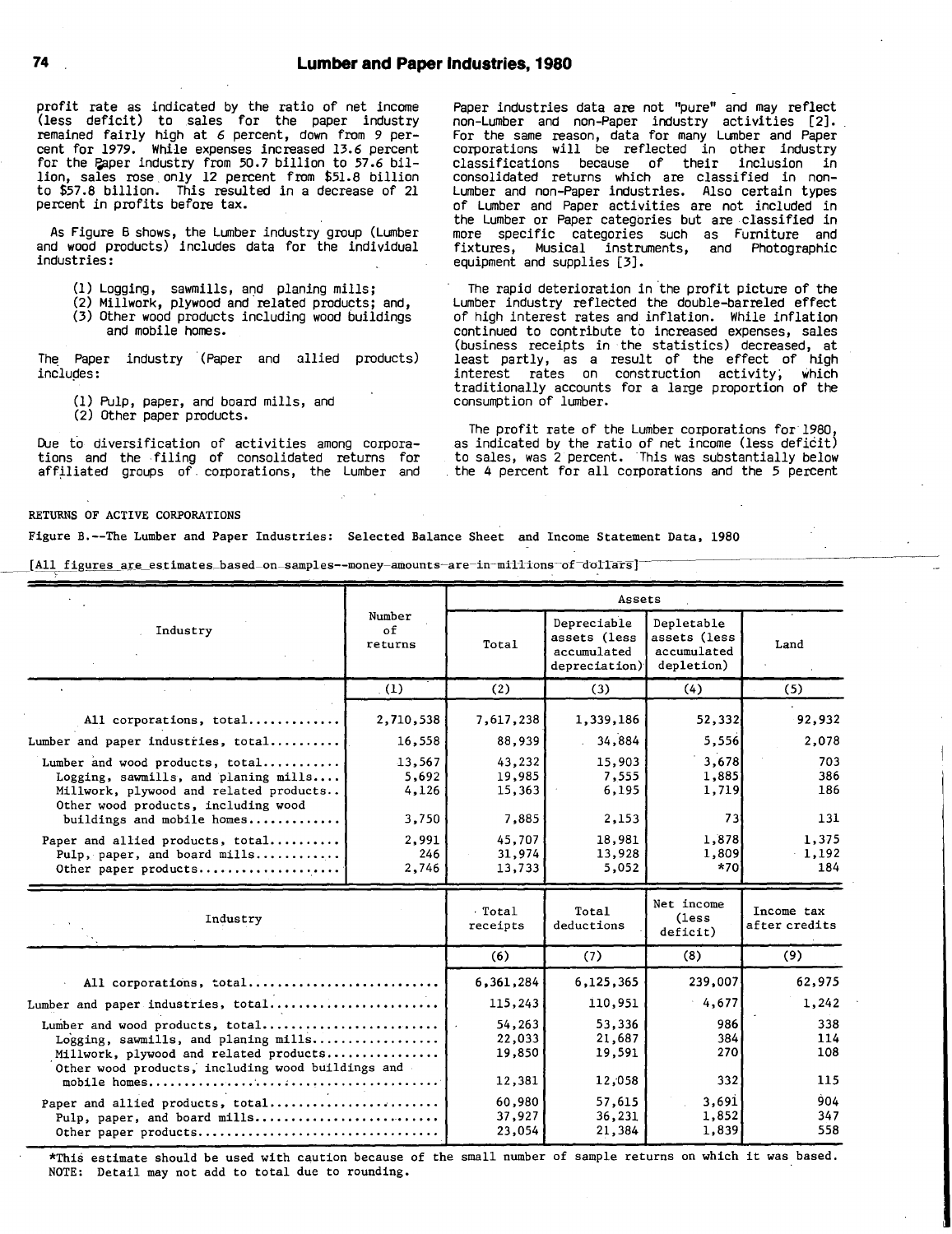for the Manufacturing corporations. **(Of** the **<sup>58</sup>** major industry categories used in Statistics of Income, the Lumber industry was fiftieth in profit rate.)

Other statistics [41, not included in this presentation, show that although the beginning of the recession hit proprietorships in the Lumber industry almost as hard (there was <sup>a</sup> **<sup>36</sup>** percent increase in deficits from \$84 million for **1979** to \$114 million for **1980),** there was an overall increase of **2.9** percent in profits (net income less deficit). This increase reflected <sup>a</sup> growth in sales of **17.5** percent from **\$3.6** billion to \$4.2 billion. Expenses rose 19 percent from 0.2 billion to nearly **\$3.9** billion for **1980.** The profit rate for proprietorships in Lumber, while higher than for the Lumber corporations at **<sup>9</sup>** percent, was low in comparison with proprietorships in other industries. The average for all proprietorships was 11.0 percent and for Manufacturing proprietorships, **11.3** percent.

#### Historical Perspective **1970-1980**

Between **<sup>1970</sup>** and **<sup>1980</sup>** the total number of corporate income tax returns filed rose every year, from **1,665,477** for **1970** to **2,710,538** in **1980,** an increase of **63** percent. The increase for the Lumber and Paper industries did not match the growth of the general corporate population. The data in Tables **<sup>1</sup>** and 2 show that the number of corporate returns for the Lumber industry increased **by** nearly 34 percent from 10,145 to **13,567,** while the number of returns in the Paper industry actually decreased **by <sup>16</sup>** percent from **3,565** for **1970** to **2,991** for **1980 [5][6].**

The number of proprietorship businesses in the Lumber industry increased during the decade of the 1970's **by 37** percent from **48,597** for **1970** to **66,559** for **1979.** In addition, there was an **11** percent increase to **73,976** businesses for **1980** (4][7].

Total assets for corporations in the Lumber and Paper industries increased **by** about **170** percent from **\$32.9** billion for **<sup>1970</sup>** to **\$88.9** billion for **1980.** The greatest increase in assets in both rate and dollar amount occurred in the Lumber industry. For **1970,** Lumber industry assets were **\$11.7** billion and for **1980,** \$43.2 billion, an increase of **<sup>269</sup>** percent. In contrast, assets for the Paper industry increased **<sup>116</sup>** percent from \$21.2 billion to \$45.7 billion. These trends compare with the **192** percent growth in assets for all corporations from **\$2.6** trillion for **<sup>1970</sup>** to **\$7.6** trillion for **1980.** Much of this increase was <sup>a</sup> reflection of <sup>a</sup> rate of inflation of around **165** percent on new purchases of depreciable assets (or plant and equipment) over the period **[8].**

The largest single component of assets for the Lumber and Paper industries was plant and equipment (less accumulated depreciation) at **<sup>39</sup>** percent of the total. This was more than twice the ratio for all corporations at **<sup>18</sup>** percent. This component increased **<sup>161</sup>** percent over the period from \$13.4 billion for **<sup>1970</sup>** to \$34.9 billion for **1980.**

Depending on the industry, timber may be valued separately from land and, **If** so, would be includable as depletable assets. For forest-based industries, depletable assets (less accumulated depletion) can therefore be assumed to consist largely of timber. The proportion of depletable assets to total assets for the Lumber and Paper industries is significant and may reflect <sup>a</sup> strong desire on the part of large corporations to be relatively self-sufficient in these assets **(9].** For **1980,** depletable assets accounted for over **<sup>6</sup>** percent of all assets compared to less than **<sup>1</sup>** percent for all industries.

The Lumber industry owned more timber, or, which is more likely because of the quality of the wood required, more valuable timber at **\$3.7** billion than did the Paper industry at **\$1.9** billion. It also reported a larger proportion of its assets in depletable assets at **8.9** percent than did the Paper industry at 4.8 percent. For the Lumber and Paper industries combined, timber increased nearly **182** percent from nearly \$2 billion for **1970** to **5.6** billion for **1980.** The greatest increase occurred among the Lumber corporations at **196** percent while the increase in depletable assets for the Paper companies was only **157** percent.

Because of the investment in timber, land would be expected to be <sup>a</sup> significant portion of the assets of Lumber and Paper companies. Land, however, totaled only **1.6** percent of the assets of the Lumber industry and **<sup>3</sup>** percent of the assets of the Paper industry indicating the significance of timber leasing. **(A** recent survey **[101** shows that most of the timber land in the United States is not in the hands of the industry, but is owned **by** either the **U.S.** government at **20.6** percent of the **U.S.** total or **by** farmers and other private sources with **57.6** percent of the **U.S.** total. The "Timber" industry as defined **by** the survey possessed only 14.2 percent of the **U.S.** total.) As shown in Tables **<sup>1</sup>** and 2, there was <sup>a</sup> gradual increase in the value of land reported **by** the Lumber and Paper industries. Land holdings increased from **~675** million in **<sup>1970</sup>** to over \$2 billion for **1980,** an increase of nearly **<sup>208</sup>** percent. Virtually all of the increase occurred in the Paper industry where the land held rose in value from \$406 million to tl.4 billion, <sup>a</sup> change of over **<sup>238</sup>** percent. Part of these increases may reflect additional purchases of land in satisfaction of the desire of the Lumber and Paper corporations for insurance against material shortages and short-term price fluctuations **[111** (12].

The pattern of land and timber ownership is dramatically different between the Lumber and Paper Industries. One percent of the Paper industry corporations (the **30** largest corporations) owned 82.4 percent of the land and 92.4 percent of the timber. In that industry, the giant corporations clearly dominate both land and timber ownership. On the other hand, it is interesting to note that while **0.6** percent of the Lumber corporations (the <sup>21</sup> largest) owned nearly 64.8 percent of the timber, they held only **19.3** percent of the total land value of the industry.

During the period **<sup>1970</sup>** to **1980,** sales for the Lumber and Paper industries rose from \$34.7 billion to \$108.4 billion. During this same period profits Jumped from \$1.4 billion to nearly \$4.7 billion. The two recessions, one in **1975** and the other in **1980,.** disrupted this growth trend in different ways. Receipts dropped between 1974 and **1975,** from **U3.4** billion to \$61.4 billion, a result of decreases in both industries. For **1980** however, receipts actually increased from \$104 for **<sup>1979</sup>** billion to \$108.4 billion for the combined industries due to <sup>a</sup> substantial increase of **\$6.1** billion in the Paper industry, despite the **3.2** percent decline in sales for the Lumber industry. Clearly the Lumber industry is the more volatile of the two.

#### **SUMMARY**

Strong dependence on a single basic market, housing, and a high reliance on outside financing have spelled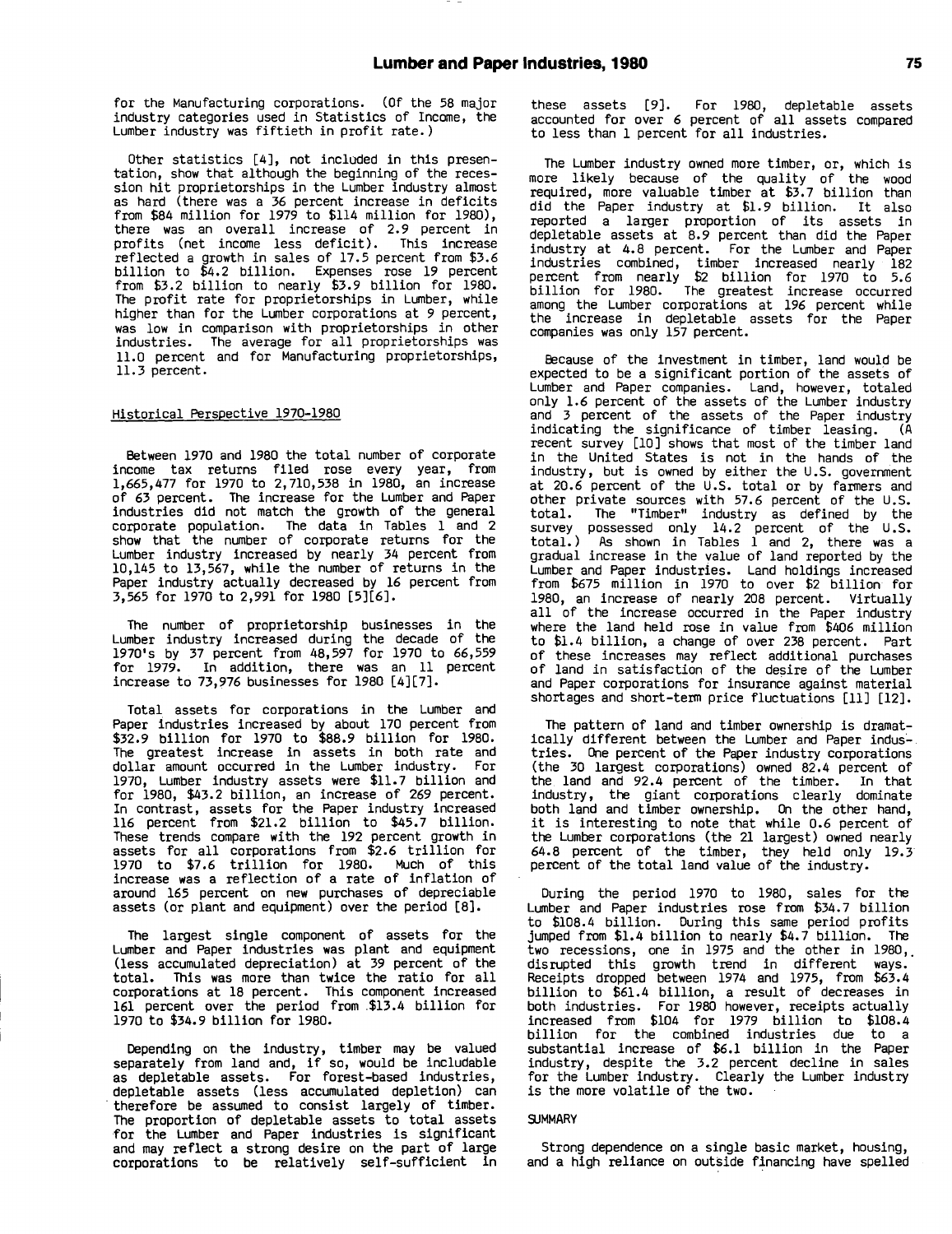hard times for the Lumber industry during past recessions and, especially so, during the recession which began in **1980,** with its combination of inflation and high interest rates. In strong contrast, although sharing many things in common with the Lumber industry, the Paper industry weathered the first year of the **1980** recession with greater stamina due, in large measure, to <sup>a</sup> diverse and relatively inelastic market which consumes vast amounts of paper in good times or bad.

The **<sup>53</sup>** percent decrease in tax liability (before credits) from **<sup>1979</sup>** highlights the fragility of the Lumber industry during periods of stress **[13].** The number of profit making corporations declined **by 25.7** percent, and the number of corporations with deficits increased **by 69.6** percent.

Tax liabilities (before credits) for the Paper industry also declined, but **by 15** percent. In sharp contrast, however, the number of corporations with profits actually rose **by 8.1** percent, while the number of corporations reporting deficits decreased **by** <sup>a</sup> substantial **<sup>56</sup>** percent. It is not clear why Paper corporations as a group have such a mixed picture. One possible factor to consider is that the statistics show <sup>a</sup> **<sup>7</sup>** percent decrease in the total number of returns. This could imply an accelerated. rate of consolidation or merger for **1980** over **1979.** Also, some firms, especially those that were in a deficit condition in **1979,** may have ceased operations prior to the **<sup>1980</sup>** Tax Year.

#### **DATA SOURCES AND** LIMITATIONS **.**

## Sample Selection

The statistics for the **<sup>1980</sup>** Income Year were estimated from <sup>a</sup> stratified probability sample of about **85,000** corporation income tax returns selected after revenue processing but before audit.

**<sup>A</sup>** description of the sample selection procedures for corporate returns is presented in the complete report, Statistics of Income--1980, Corporation Income Tax Returns, beginning on page **9.**

The sample rates for returns in the Lumber and Wood Products industry ranged from **0.25** percent to **100** percent. Selection probabilities were based primarily on size of total assets and net income (or deficit). Returns of the largest corporations are generally in the sample from year to year.

#### Limitations

Because the data presented in this article. are estimates based upon <sup>a</sup> sample, they are subject to sampling error. To use the data properly, the magnitude o **f** the sampling error should be known. Coeffi-**'** cients of variation (CV1s) are used to measure that magnitude.

The table below presents approximated CV's for frequency estimates. The approximate CV's shown here are intended only as a general indication of the reliability of the data. For numbers of corporations other than those shown below, the corresponding CV's can be estimated **by** interpolation.

| Estimated Number<br>of Returns | Approximated<br>Coefficient of<br>Variation |
|--------------------------------|---------------------------------------------|
| 1,000,000                      | 02ء                                         |
| 160,000                        | 03.                                         |
| 40,000                         | .10                                         |
| 10,000                         | .20                                         |
| 4,500                          | .30                                         |
| 3,300                          | . 35                                        |
| 1,600                          | . 50                                        |

The reliability of estimates based on samples and the use of CV's for evaluating the precision of sample estimates are discussed in the Appendix.

Some caution is. required in the comparison of tax and other financial data for the Lumber and Paper industries with similar data for other industries. Tax law requires special treatment for timber sales which comprise <sup>a</sup> small portion of the receipts for this industry. Receipts from the sale of timber, which are accorded capital gains treatment, are required to be reported when the timber is cut rather than when the money is actually received. The effect of this requirement may result in <sup>a</sup> slight overstatement or understatement of the actual receipts for any particular year.

## Time Period Covered

The **1980** estimates are based on data from returns with accounting-periods-that-coincided-with-Calendar Year **<sup>1980</sup>** (these returns accounted for the bulk of the financial data) as well as returns with accounting periods that were for fiscal years ending any time from July **1980** through June **1981.** In addition to returns filed for 12-month accounting periods, the statistics also include data from so-called part-year returns. These returns, which were filed for less than <sup>a</sup> 12-month period; were for corporations that changed accounting periods, and for new, merging, and liquidating corporations.

# Definitions and Changes in Law

Definitions of terms, changes in law, <sup>a</sup> comprehensive description of data limitations, and additional detailed statistics are available in the following publications:

|                    |  |  | (1) Statistics of Income--1970, Corporation |
|--------------------|--|--|---------------------------------------------|
| Income Tax Returns |  |  |                                             |
|                    |  |  | 75) CL Lillian - Princesse 1000 Companishes |

|                    | (2) Statistics of Income--1980, Corporation  |  |  |  |
|--------------------|----------------------------------------------|--|--|--|
| Income Tax Returns |                                              |  |  |  |
|                    | (3) Corporation Source Book of Statistics of |  |  |  |
|                    |                                              |  |  |  |

Income--1980.

## **NOTES AND REFERENCES**

**[I]** Profit as used in this article is the amount computed under the Internal Revenue Code and is not necessarily the same as the profits that corporations report on their books of account. Book profit, which is not discussed in this article, may be <sup>a</sup> more accurate estimate of economic health. Data for prior years show that book profits are generally higher than the profits computed for tax purposes. Another indicator of economic health could be cash distributions made **by** corporations, which, for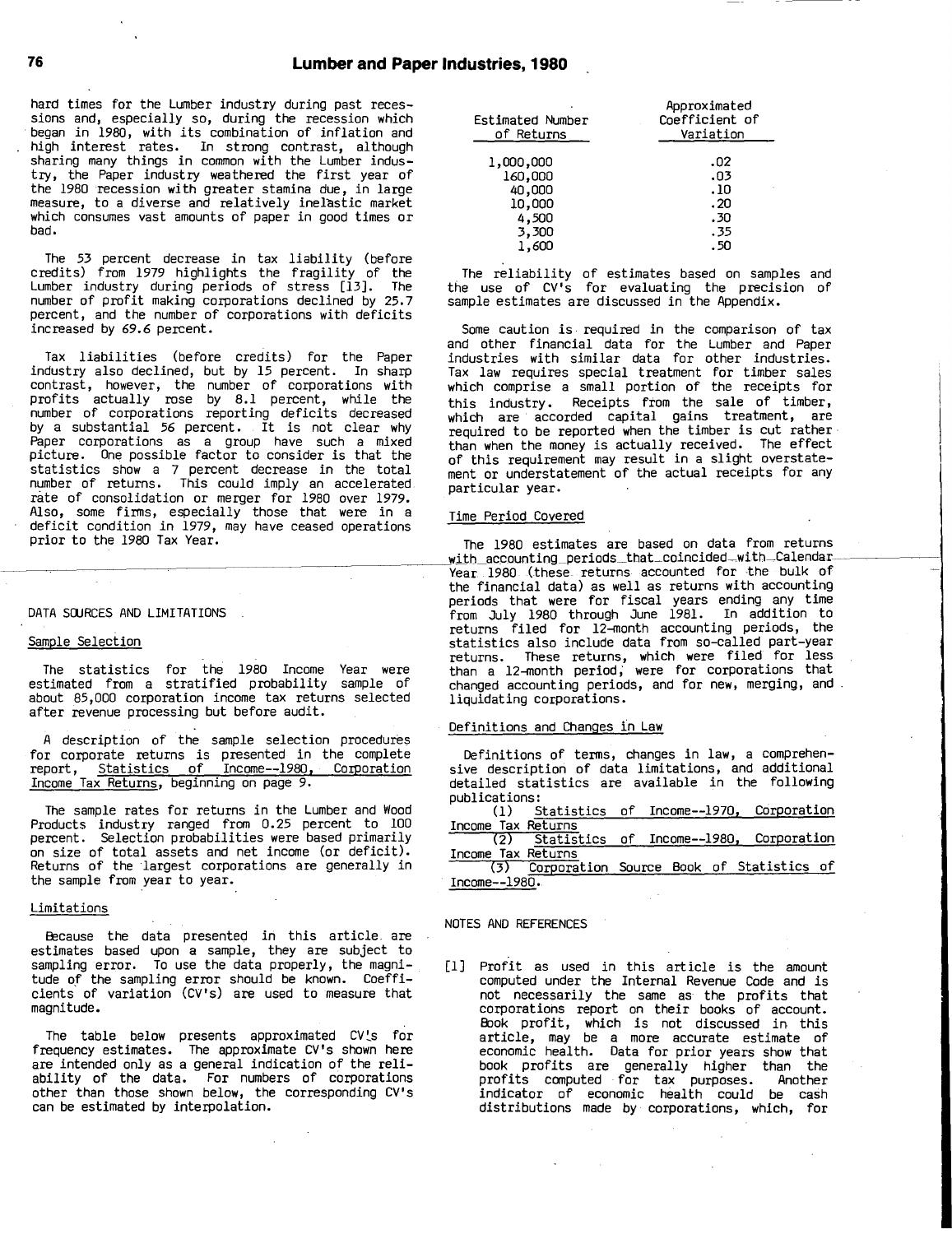the Lumber industry, increased from **\$612** million in 1979 to \$718 million in 1980 and are more closely related to book profits.

- [2] Internal Revenue Service, Statistics **of** <u>Income--1978-1979, Corporation Income Tax</u> Returns, **U.S.** Government Printing Office, **1982, p. 18.**
- **[3]** Internal Revenue Service, Corporation. Source Book of Statistics of Income--1980, Statistics of Income Division.
- [4]. Internal Revenue Service, Statistics of Income, **1979-1980,** Sole Proprietorship Returns, **U.S.** Government Printing Office.
- [5] Internal Revenue Service, **Statistics of Income--**<br>1970. Corporation Income Tax Returns, U.S. **1970,** Corporation Income Tax Returns, **U.S.** Government Printing Office.
- **[61** Internal Revenue Service, Statistics **of** Income--1980, Corporation Income Tax Returns, **U.S.** Goverment Printing Office.
- **[71** Internal Revenue Service, Statistics **of** Income--1970, Eusiness Income Tax Returns, **U.S.** Goverment Printing Office.
- **[8]** Economic Report of the President, **U.S.** Government Printing Office, **1983,** P. **163.**
- **[91** Thomas P. Clephane, "Timberland Investment Increasing as a Means **of** Improving Profitability," Pulp and Paper, November **1980.**
- **[10] USDA** Forest Service, "An Analysis of the Timber Situation in the United States, **1952-2030,11** Forest Resource Report No. **23,** P. 121.
- **[111** Jay **0.** Laughlin and Paul V. Ellefson, "Strategies for Corporate Timberland Ownership and Management," Journal of Forestry, December **1982,** Vol. **80,** No. 12.
- [121 Thomas P. Clephane, "Timber Ownership, Valuation and Consumption Analysis for **87** Forest Products, Paper, and Diversified Companies," <sup>a</sup> Morgan Stanley Investment Research Paper.
- [13] Although the number of corporations increased from **1979,** the number of corporations reporting a tax liability actually decreased. The increase was due, in part, to the number of corporations which elected to be taxed at the stockholder level rather than at the corporate level and which filed on Form **1120-S.**